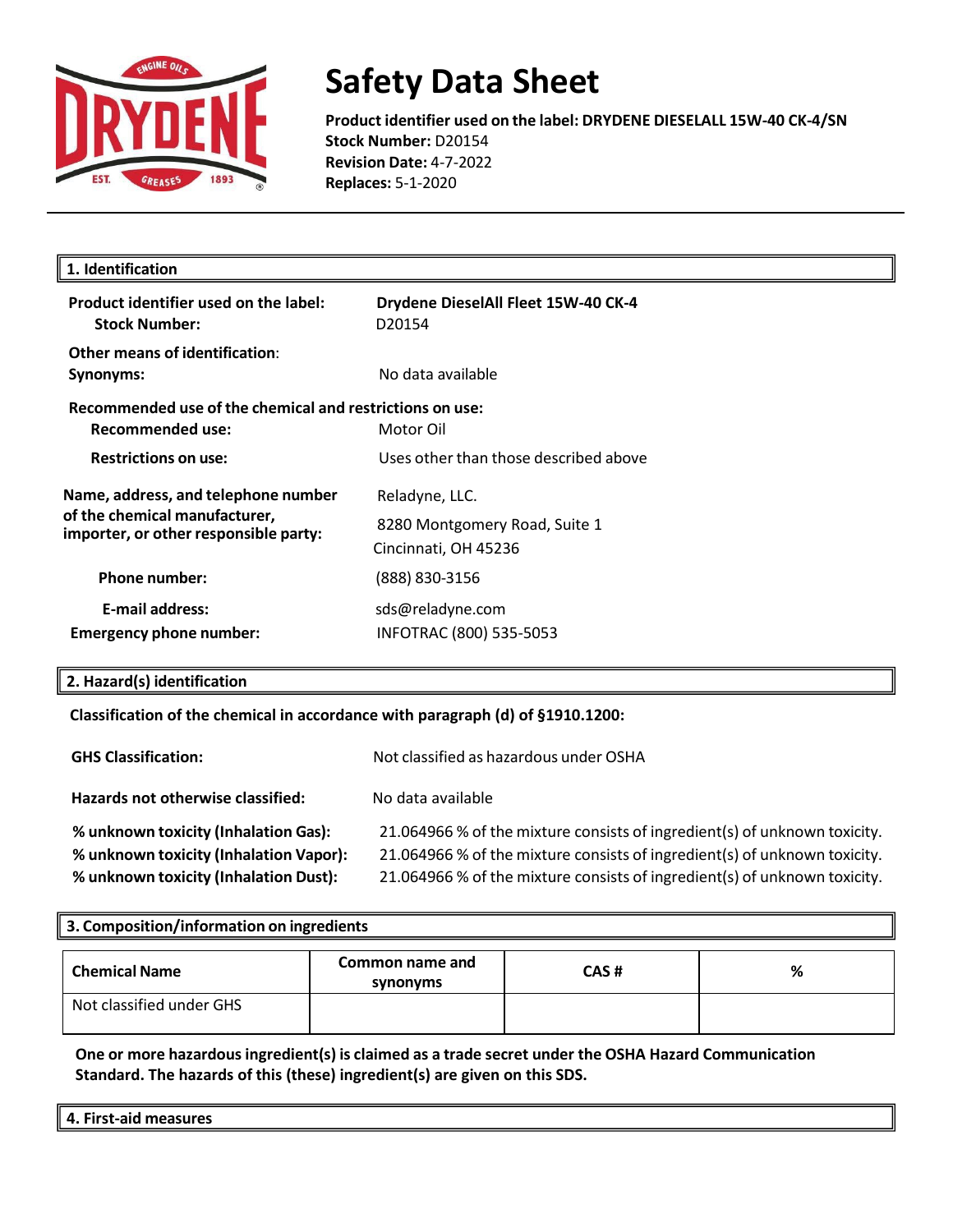# **Safety Data Sheet Product identifier used on the label: Drydene DieselAll Fleet 15W-40 CK-4**

**Stock Number:** D20154 **Revision Date:** 4-7-2022 **Replaces:** 5-2-2020

**Description of necessary measures,subdivided according to the different routes of exposure, i.e., inhalation, skin and eye contact, and ingestion:**

| Inhalation:                                                                                 | Remove to fresh air. If breathing is difficult, have a trained individual<br>administer oxygen.                                                                                                         |
|---------------------------------------------------------------------------------------------|---------------------------------------------------------------------------------------------------------------------------------------------------------------------------------------------------------|
| <b>Eye Contact:</b>                                                                         | Flush eyes with plenty of water for at least 20 minutes retracting eyelids<br>often. Tilt the head to prevent chemical from transferring to the<br>uncontaminated eye. Get immediate medical attention. |
| <b>Skin Contact:</b>                                                                        | Wash with soap and water. Get medical attention if irritation develops or<br>persists. Seek medical advice if symptoms persist.                                                                         |
| Ingestion:                                                                                  | Minimal risk of harm if swallowed. Do not induce vomiting. Seek medical<br>attention immediately. Provide medical care provider with this SDS.                                                          |
| Most important symptoms/effects,<br>acute and delayed:                                      | None Known                                                                                                                                                                                              |
| Indication of immediate medical<br>attention and special treatment<br>needed, if necessary: | Aspiration during swallowing or vomiting may severely damage the lungs.<br>If evacuation of stomach contents is necessary, use method least likely to<br>cause aspiration.                              |

#### **5. Fire-fighting measures**

**Suitable (and unsuitable) extinguishing media:**

| Suitable extinguishing media:                                      | Use alcohol resistant foam, carbon dioxide, or dry chemical when fighting<br>fires. Water or foam may cause frothing if liquid is burning but it still may<br>be a useful extinguishing agent if carefully applied to the surface of the<br>fire. Do not direct a stream of water into the hot burning liquid. |
|--------------------------------------------------------------------|----------------------------------------------------------------------------------------------------------------------------------------------------------------------------------------------------------------------------------------------------------------------------------------------------------------|
| Unsuitable extinguishing media:                                    | No data available                                                                                                                                                                                                                                                                                              |
| Specific hazards arising from the<br>chemical:                     | No data available                                                                                                                                                                                                                                                                                              |
| <b>Hazardous combustion products:</b>                              | Carbon monoxide, Smoke                                                                                                                                                                                                                                                                                         |
| Special protective equipment and<br>precautions for fire-fighters: | No data available                                                                                                                                                                                                                                                                                              |

| 6. Accidental release measures          |                                                                          |
|-----------------------------------------|--------------------------------------------------------------------------|
| <b>Personal precautions, protective</b> | No health affects expected from the clean up of this material if contact |
| equipment and emergency procedures:     | can be avoided. Follow personal protective equipment recommendations     |
|                                         | found in Section 8 of this SDS.                                          |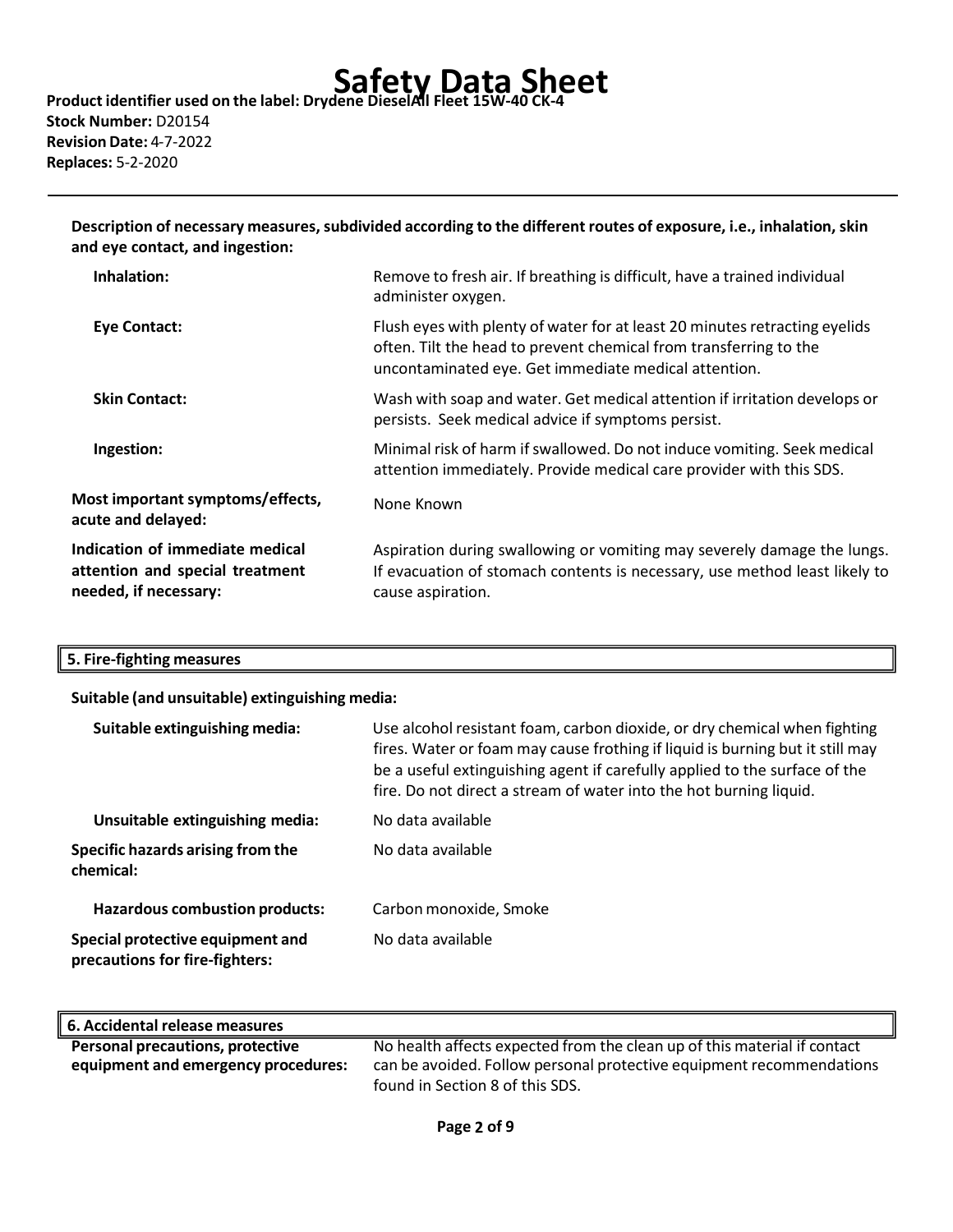# **Safety Data Sheet Product identifier used on the label: Drydene DieselAll Fleet 15W-40 CK-4**

**Stock Number:** D20154 **Revision Date:** 4-7-2022 **Replaces:** 5-2-2020

| <b>Methods and materials for containment</b> | Prevent the spread of any spill to minimize harm to human health and      |
|----------------------------------------------|---------------------------------------------------------------------------|
| and cleaning up:                             | the environment if safe to do so. Wear complete and proper personal       |
|                                              | protective equipment following the recommendation of Section 8 at a       |
|                                              | minimum. Dike with suitable absorbent material like granulated clay.      |
|                                              | Dispose of according to Federal, State, Local, or Provincial regulations. |
|                                              | Used fluid should be disposed of at a recycling center.                   |
|                                              |                                                                           |

| 7. Handling and storage                                                                      |                                                                           |
|----------------------------------------------------------------------------------------------|---------------------------------------------------------------------------|
| <b>Precautions for safe handling:</b>                                                        | Mildly irritating material. Avoid unnecessary exposure. No data available |
| Conditions for safe storage, including<br>any incompatibilities:<br>Safe storage conditions: | Store in a cool dry place. Isolate from incompatible materials.           |
|                                                                                              |                                                                           |
| <b>Materials to Avoid/Chemical</b><br>Incompatibility:                                       | Strong oxidizing agents                                                   |

**OSHA permissible exposure limit (PEL), American Conference of Governmental Industrial Hygienists (ACGIH) Threshold Limit Value (TLV), and any other exposure limit used or recommended by the chemical manufacturer, importer, or employer preparing the safety data sheet, where available:**

| <b>Chemical component</b> | <b>OSHA PEL</b> | <b>ACGIH TLV</b> | <b>ACGIH STEL</b> | <b>IDLH</b> |
|---------------------------|-----------------|------------------|-------------------|-------------|
| No data available         |                 |                  |                   |             |
|                           |                 |                  |                   |             |

**Appropriate engineering controls:** Use local exhaust ventilation or other engineering controls to minimize exposures and maintain operator comfort.

**Individual protection measures, such as personal protective equipment:** 

**Respiratory Protection:** Respiratory protection may be required to avoid overexposure when handling this product. General or local exhaust ventilation is the preferred means of protection. Use a respirator if general room ventilation is not available or sufficient to eliminate symptoms. None required where adequate ventilation is provided. If airborne concentrations are above the applicable exposure limits, use NIOSH/MSHA approved respiratory protection. **Respirator Type(s):** None required where adequate ventilation is provided. If airborne concentrations are above the applicable exposure limits, use NIOSH/MSHA approved respiratory protection.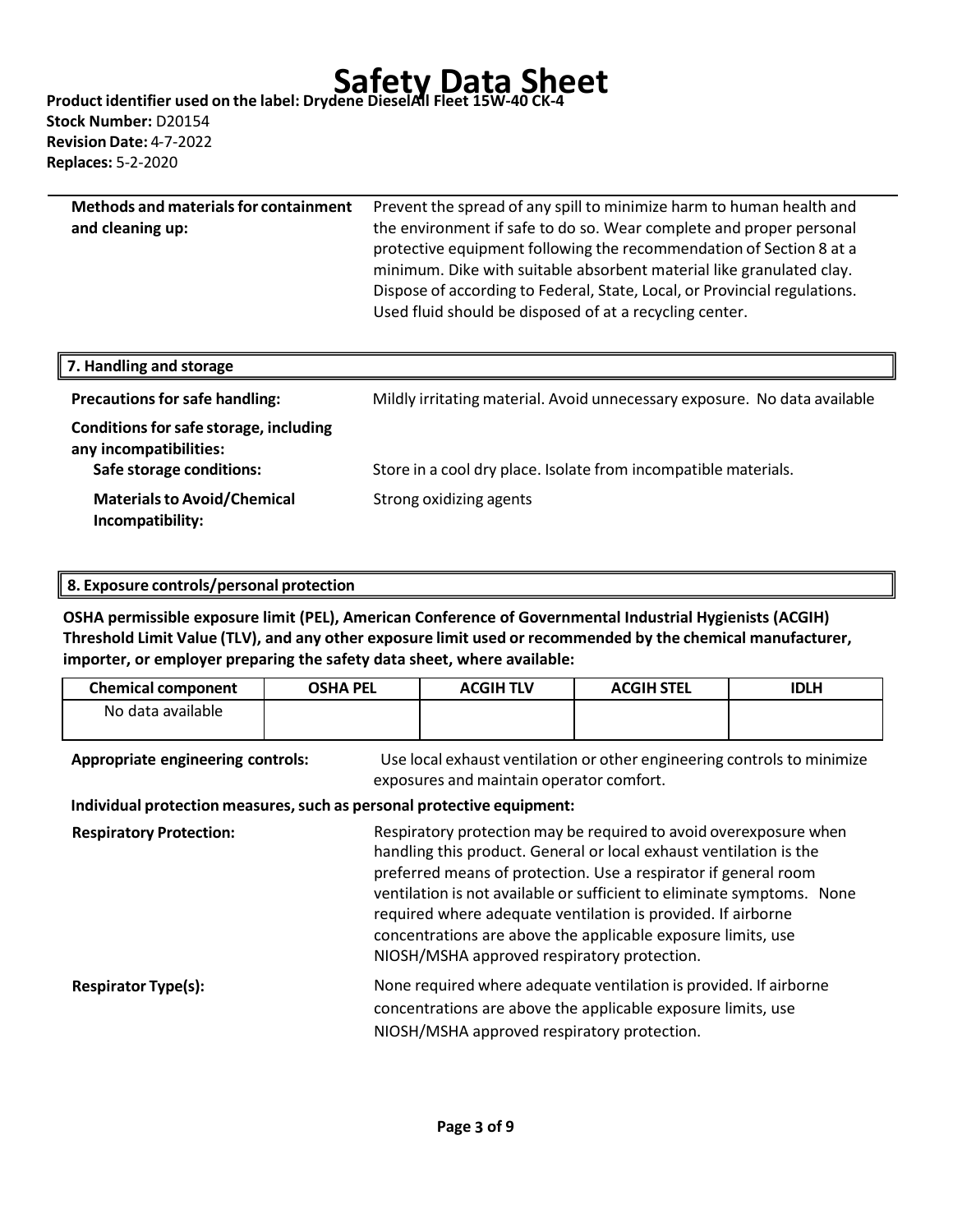### **Stock Number:** D20154 **Revision Date:** 4-7-2022 **Replaces:** 5-2-2020

| Eye protection:                    | Wear chemically resistant safety glasses with side shields when handling<br>this product. Do not wear contact lenses.                                                                                              |
|------------------------------------|--------------------------------------------------------------------------------------------------------------------------------------------------------------------------------------------------------------------|
| Skin protection:                   | Where use can result in skin contact, practice good personal hygiene and<br>wear impervious gloves. Wash hands and other exposed areas with mild<br>soap and water before eating, drinking, and when leaving work. |
| Gloves:                            | Neoprene, Nitrile                                                                                                                                                                                                  |
| <b>General hygiene conditions:</b> | No data available                                                                                                                                                                                                  |

#### **9. Physical and chemical properties**

| Appearance (physical state, color etc.):          |                   |
|---------------------------------------------------|-------------------|
| <b>Physical state:</b>                            | Liquid            |
| Color:                                            | <b>Brown</b>      |
| Odor:                                             | Mild              |
| <b>Odor Threshold:</b>                            | Not determined    |
| pH:                                               | No data available |
| <b>Melting point/freezing point:</b>              |                   |
| <b>Melting Point:</b>                             | No data available |
| <b>Freezing point:</b>                            | No data available |
| Initial boiling point and boiling range<br>(°C):  | 280               |
| Flash Point (°C):                                 | 223               |
| <b>Evaporation Rate:</b>                          | No data available |
| Flammability (solid, gas):                        | No data available |
| Upper/lower flammability or explosive<br>limits:  |                   |
| <b>Upper flammability or explosive</b><br>limits: | Not established   |
| Lower flammability or explosive<br>limits:        | Not established   |
| Vapor pressure:                                   | No data available |
| Vapor density:                                    | No data available |
| <b>Relative density:</b>                          | 0.88              |
| Solubility(ies):                                  | Negligible; 0-1%  |
| Partition coefficient: n-octanol/water:           | No data available |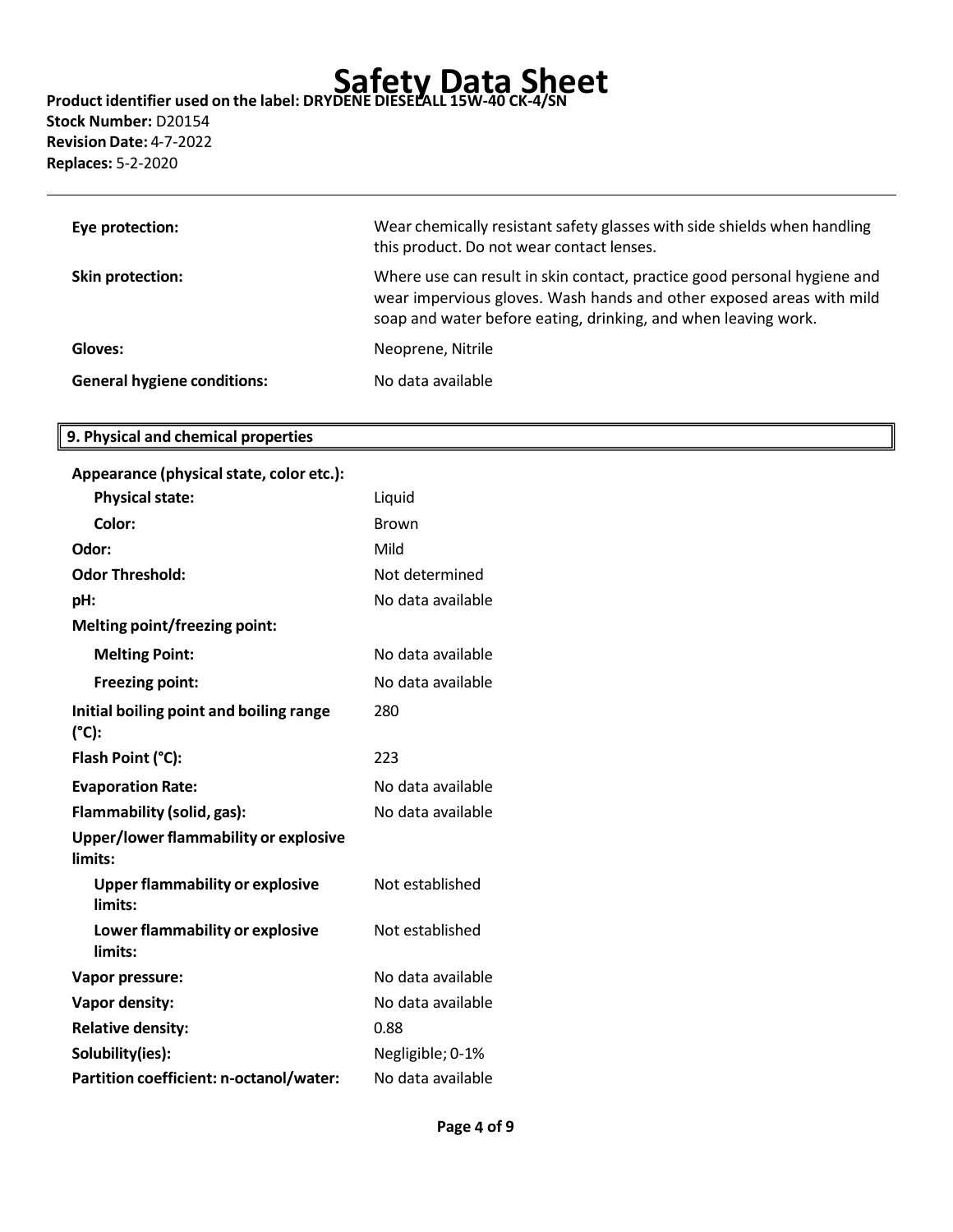**Stock Number:** D20154 **Revision Date:** 4-7-2022 **Replaces:** 5-2-2020

| Auto-ignition temperature:<br><b>Decomposition Temperature:</b>                                     | No data available<br>Not determined |
|-----------------------------------------------------------------------------------------------------|-------------------------------------|
| <b>Viscosity:</b><br><b>Volatile organic compound (VOC)</b><br>content and percentage of volatiles: | 116.2<br>0.000000                   |
| 10. Stability and reactivity                                                                        |                                     |

| <b>Reactivity:</b>                                                    |                                                                                                                                                                                                                                                                            |
|-----------------------------------------------------------------------|----------------------------------------------------------------------------------------------------------------------------------------------------------------------------------------------------------------------------------------------------------------------------|
| <b>Chemical stability:</b>                                            | Stable under normal conditions.                                                                                                                                                                                                                                            |
| <b>Possibility of hazardous reactions:</b>                            | None expected under standard conditions of storage.                                                                                                                                                                                                                        |
| Conditions to avoid (e.g., static<br>discharge, shock, or vibration): | Temperatures above the high flash point of this combustible material in<br>combination with sparks, open flames, or other sources of ignition.<br>Moisture (will lead to product performance degradation).                                                                 |
| Incompatible materials:                                               | Strong oxidizing agents                                                                                                                                                                                                                                                    |
| Hazardous decomposition products:                                     | Carbon monoxide, sulfur oxides, aldehydes, and other petroleum<br>decomposition products in the case of incomplete combustion. Oxides of<br>nitrogen, phosphorus, calcium, copper, magnesium, sodium, and<br>hydrogen sulfide may also be present., Carbon monoxide, Smoke |

#### **11. Toxicological information**

|                                                                                                   | Description of the various toxicological (health) effects and the available data used to identify those effects:                                                                                           |
|---------------------------------------------------------------------------------------------------|------------------------------------------------------------------------------------------------------------------------------------------------------------------------------------------------------------|
| Information on the likely routes of<br>exposure (inhalation, ingestion, skin<br>and eye contact): | No data available                                                                                                                                                                                          |
| Symptoms related to the physical,<br>chemical and toxicological<br>characteristics:               | None Known                                                                                                                                                                                                 |
|                                                                                                   | Delayed and immediate effects and also chronic effects from short- and long-term exposure:                                                                                                                 |
| <b>Ingestion Toxicity:</b>                                                                        | Although this product has a low order of acute oral toxicity, aspiration of<br>minute amounts into the lungs during ingestion or vomiting may cause<br>mild to severe pulmonary injury and possibly death. |
| <b>Skin Contact:</b>                                                                              | This material is likely to be slightly irritating to skin based on animal<br>data. Can cause minor skin irritation, defatting, and dermatitis.                                                             |
| Absorption:                                                                                       | Likely to be practically non-toxic based on animal data.                                                                                                                                                   |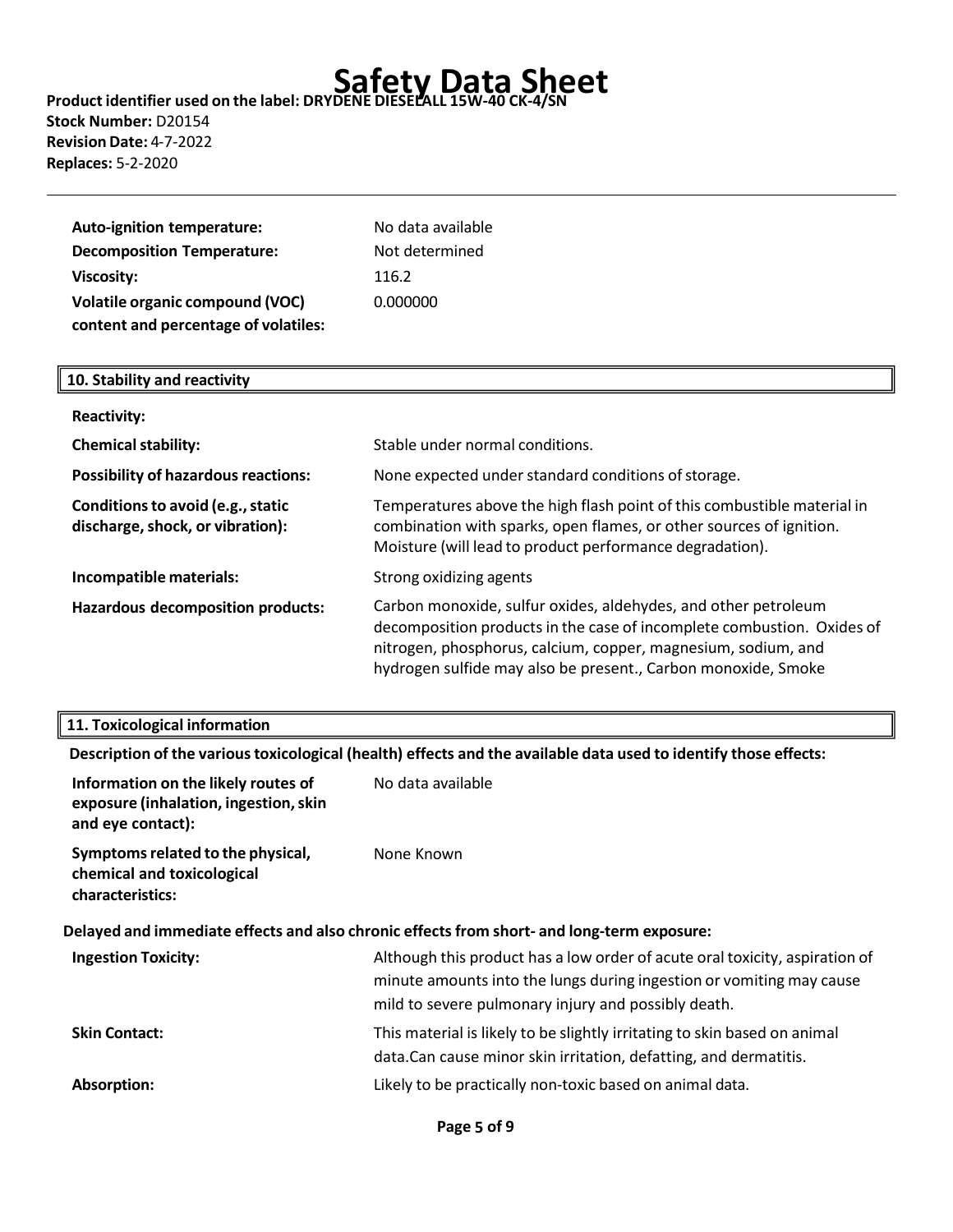### **Stock Number:** D20154 **Revision Date:** 4-7-2022

**Replaces:** 5-2-2020

| <b>Inhalation Toxicity:</b>    | No hazard in normal industrial use. Likely to be practically non-toxic<br>based on animal data.                                                                                |
|--------------------------------|--------------------------------------------------------------------------------------------------------------------------------------------------------------------------------|
| Eye Contact:                   | This material is likely to be non-irritating to eyes based on animal data.                                                                                                     |
| Sensitization:                 | No data available                                                                                                                                                              |
| <b>Mutagenicity:</b>           | No data available to indicate product or any components present at<br>greater than 0.1% is mutagenic or genotoxic.                                                             |
| Carcinogenicity:               | Not expected to cause cancer. This product meets the IP-346 criteria of<br><3% PAH's and is not considered a carcinogen by the International<br>Agency for Research on Cancer. |
| <b>STOT-single exposure:</b>   | Based on available data, the classification criteria are not met.                                                                                                              |
| <b>STOT-repeated exposure:</b> | Based on available data, the classification criteria are not met.                                                                                                              |
| <b>Aspiration hazard:</b>      | Based on available data, the classification criteria are not met.                                                                                                              |
| <b>Other information:</b>      | No data available                                                                                                                                                              |

#### **Numerical measures of toxicity (such as acute toxicity estimates):**

| <b>Chemical Name</b> | LD50 Oral | LD50 Dermal | <b>LC50 Inhalation</b> |
|----------------------|-----------|-------------|------------------------|
| No data available    |           |             |                        |

Is the hazardous chemical is listed in the National Toxicology Program (NTP) Report on Carcinogens (latest edition) or **has been found to be a potential carcinogen in the International Agency for Research on Cancer (IARC) Monographs (latest edition), or by OSHA:**

| <b>Chemical Name</b>       | <b>OSHA Carcinogen</b> | <b>IARC Carcinogen</b> | <b>NTP Carcinogen</b> |
|----------------------------|------------------------|------------------------|-----------------------|
| There are no components    |                        |                        |                       |
| that are known or reported |                        |                        |                       |
| to cause cancer.           |                        |                        |                       |

#### **12. Ecological information**

| _________________________________            |                   |
|----------------------------------------------|-------------------|
| <b>Ecotoxicity (aquatic and terrestrial,</b> | No data available |
| where available):                            |                   |

#### **Ecological Toxicity Data:**

| <b>Chemical Name</b> | CAS # | <b>Aquatic EC50</b><br>Crustacea | <b>Aquatic ERC50</b><br><b>Algae</b> | <b>Aquatic LC50 Fish</b> |
|----------------------|-------|----------------------------------|--------------------------------------|--------------------------|
| No data available    |       |                                  |                                      |                          |

**Persistence and degradability:** Biodegrades slowly.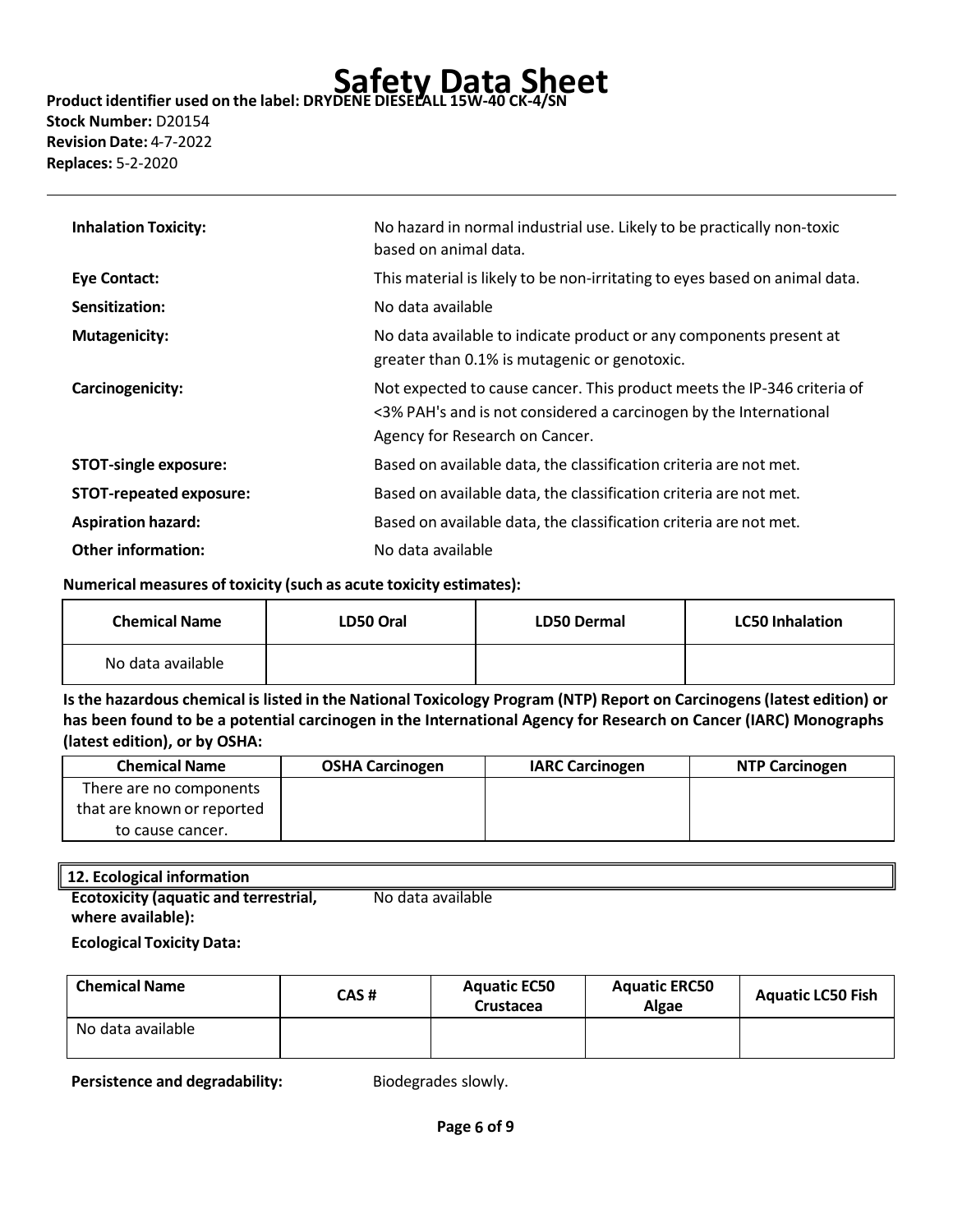### **Stock Number:** D20154 **Revision Date:** 4-7-2022 **Replaces:** 5-2-2020

| <b>Bioaccumulative potential:</b>                                                                                 | Bioconcentration may occur.                                                                                   |  |
|-------------------------------------------------------------------------------------------------------------------|---------------------------------------------------------------------------------------------------------------|--|
| <b>Mobility in soil:</b>                                                                                          | This material is expected to have essentially no mobility in soil. It absorbs<br>strongly to most soil types. |  |
| Other adverse effects (such as<br>hazardous to the ozone layer):                                                  | No data available                                                                                             |  |
| 13. Disposal considerations                                                                                       |                                                                                                               |  |
| Description of waste residues and<br>information on their safe handling and<br>methods of disposal, including the | Spent or discarded material is non-hazardous according to environmental<br>regulations.                       |  |

**Contaminated packaging:** Recycle containers whenever possible.

#### **14. Transport information**

**packaging:**

**disposal of any contaminated** 

| Carriage of dangerous goods by road (DOT), rail or inland waterways: |                                                                |  |
|----------------------------------------------------------------------|----------------------------------------------------------------|--|
| <b>DOT Basic Description:</b>                                        | Not classified as hazardous for transport (DOT, TDG, IMO/IMDG, |  |
|                                                                      | IATA/ICAO).                                                    |  |

### **International carriage of dangerous goods by sea (IMDG/IMO):**

| UN number:                      | Not regulated by IMDG |  |
|---------------------------------|-----------------------|--|
| <b>UN Proper shipping name:</b> | Not applicable        |  |
| Transport hazard class(es):     | Not applicable        |  |
| Packing group, if applicable:   | Not applicable        |  |

#### **International carriage of dangerous goods by air (IATA):**

| UN number:                          | Not regulated by IATA |
|-------------------------------------|-----------------------|
| <b>UN Proper shipping name:</b>     | Not applicable        |
| Transport hazard class(es):         | Not applicable        |
| Packing group, if applicable:       | Not applicable        |
| Environmental hazards (e.g., Marine | None.                 |

**pollutant (Yes/No)):**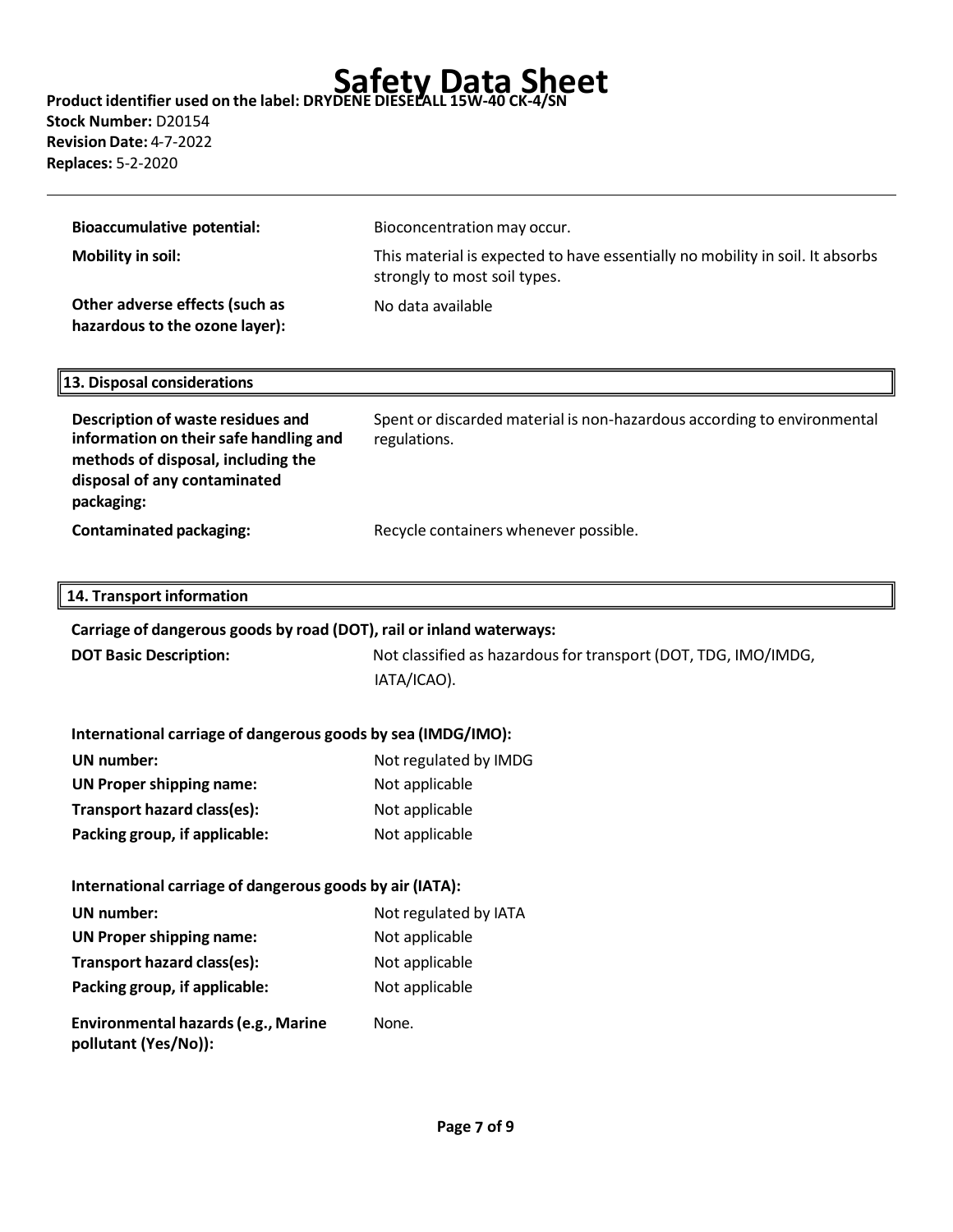### **Safety Data Sheet Product identifier used on the label: DRYDENE DIESELALL 15W-40 CK-4/SN Stock Number:** D20154 **Revision Date:** 4-7-2022 **Replaces:** 5-2-2020

| <b>Transport in bulk (according to Annex II</b><br>of MARPOL 73/78 and the IBC Code):                                                                                         | No data available |
|-------------------------------------------------------------------------------------------------------------------------------------------------------------------------------|-------------------|
| Special precautions which a user needs<br>to be aware of or needs to comply with<br>in connection with transport or<br>conveyance either within or outside<br>their premises: | No data available |

#### **15. Regulatory information**

#### **Safety, health and environmental regulationsspecific for the product in question:**

**TSCA Status:** All components of this material are on the US TSCA Inventory or are exempt.

#### **Regulated Components:**

| <b>Chemical Name</b>   | CAS#       | <b>CERCLA</b> | Sara EHS | <b>Sara 313</b> | U.S. HAP |
|------------------------|------------|---------------|----------|-----------------|----------|
| Petroleum distillates, |            |               |          |                 |          |
| hydrotreated heavy     | 64742-54-7 | N             | Ν        | N               | Ν        |
| paraffinic             |            |               |          |                 |          |
| Petroleum distillates, |            |               |          |                 |          |
| solvent dewaxed        | 64742-65-0 | N             | Ν        | Ν               | Ν        |
| heavy paraffinic       |            |               |          |                 |          |

| <b>Chemical Name</b>                                          | CAS#       | <b>California Prop</b><br>65 - Cancer | <b>California Prop</b><br>65 - Dev. Toxicity | <b>California Prop</b><br>65 - Reprod fem | <b>California Prop</b><br>65 - Reprod male |
|---------------------------------------------------------------|------------|---------------------------------------|----------------------------------------------|-------------------------------------------|--------------------------------------------|
| Petroleum distillates,<br>hydrotreated heavy<br>paraffinic    | 64742-54-7 | N                                     | Ν                                            | N                                         | Ν                                          |
| Petroleum distillates,<br>solvent dewaxed<br>heavy paraffinic | 64742-65-0 | N                                     | Ν                                            | N                                         | Ν                                          |

| <b>Chemical Name</b>                         | CAS#       | <b>Massachusetts</b><br><b>RTK List</b> | <b>New Jersey</b><br><b>RTK List</b> | Pennsylvania<br><b>RTK List</b> | Rhode<br><b>Island RTK</b><br>List | <b>Minnesota</b><br><b>Hazardous</b><br><b>Substance</b><br>List |
|----------------------------------------------|------------|-----------------------------------------|--------------------------------------|---------------------------------|------------------------------------|------------------------------------------------------------------|
| Petroleum distillates,<br>hydrotreated heavy | 64742-54-7 | N                                       | N                                    | N                               | Ν                                  | N                                                                |